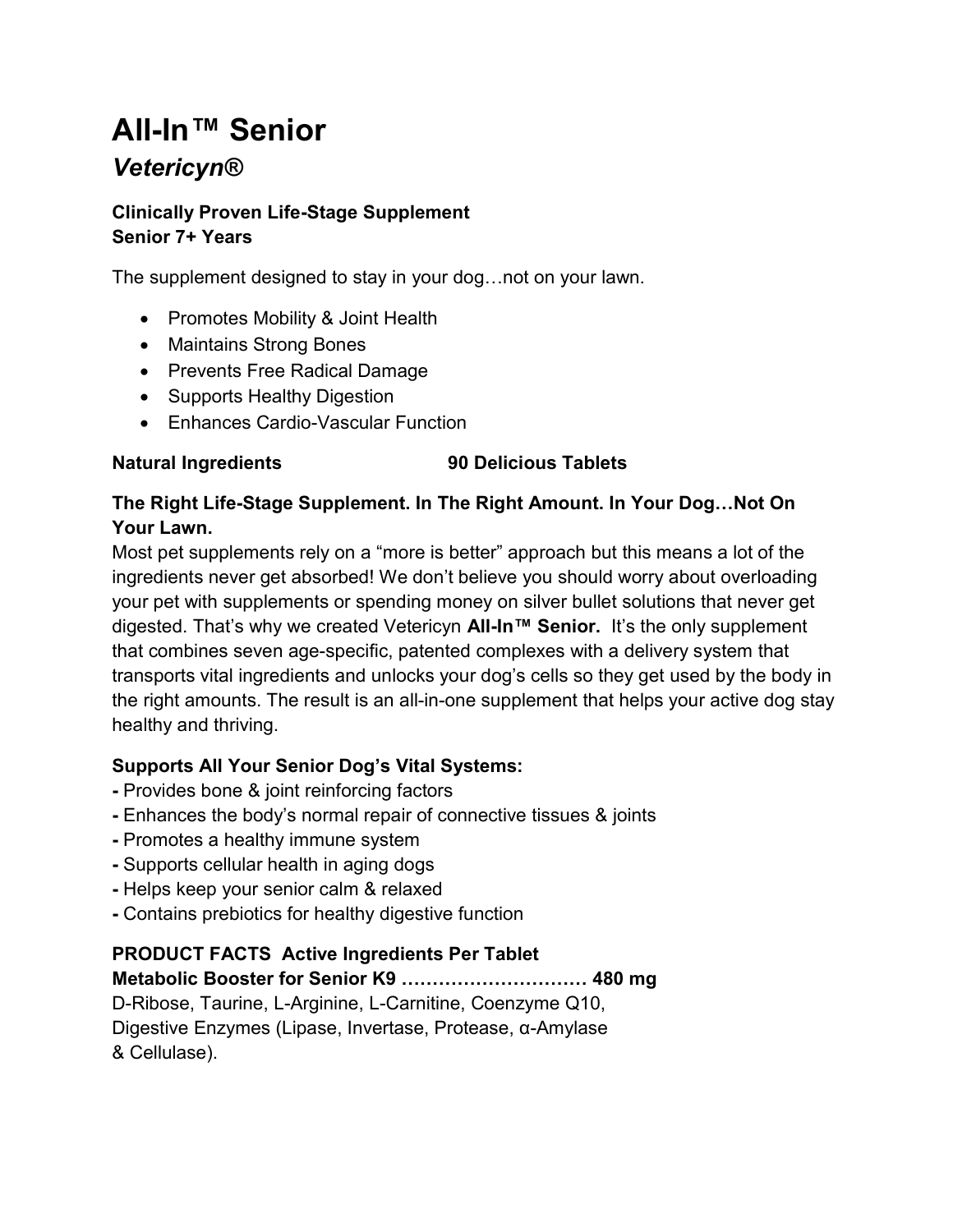Skin Health Complex for Senior K9 ……………………... 415 mg Carrot Powder, Lecithin, L-Lysine, Creatine, Conjugated Linoleic Acid, Selenium, α-Tocopherol (Vitamin-E ), Biotin.

Bonexa® Skeleto-Muscular Complex\* ………………….. 395 mg Lactoferrin-Osteopontin (LF-OPN) Complex, Collagen Hydrolysate (with Collagen Peptides & Hyaluronic Acid), Chondroitin (from Chicken), Egg Shell Membrane, L-Proline, Calcium, Magnesium, Manganese, Cholecalciferol (Vitamin-D3), Phytomenadione (Vitamin-K2), Folic Acid (Vitamin-B9). US Patents # 7601689 / 8968726

Cellular Health Complex for Senior K9 ……………..….. 370 mg Flaxseed Oil Powder (with Omega 3, EPA DHA), L-Methionine, Beet Powder, Superoxide Dismutase, L-Cysteine, Lutein. US Patents # 8309080 / 8440183

bioQule® Digestive Complex\* ……………………………. 150 mg Lactoferrin, Maltodextrin (Fiber), Dimethyl Glycine, Niacin (Vitamin-B3). US Patent # 7125963

MemoREM® Neuro-Complex\* …………….……..……..…. 110 mg Lactoferrin-Osteopontin (LF-OPN) Complex, L-Phenylalanine, L-Hydroxytryptophan, Valerian Root Extract, Choline, Ginkoba Biloba, α-Lipoic Acid. US Patent # 8476223

Liferol® Immuno-Complex\* …………………………….…... 77 mg Lactoferrin, β-Glucan, Grapeseed Extract, β-Carotene (Vitamin-A). US Patents # 7326775 / 8940687

Inactive Ingredients: Dextrate, Liver Powder, Lecithin, Magnesium Stearate, Natural Flavors, Silica, Sodium Bicarbonate, Stearic Acid.

Caution: Administer during or after the animal has eaten to reduce incidence of gastrointestinal upset. If lameness worsens, discontinue use and contact your veterinarian.

Directions for Use: For use in dogs only. Administer orally.

| <b>Body Weight</b> | 0-10 lbs. | 11-50 lbs. | $+50$ lbs. |
|--------------------|-----------|------------|------------|
| <b>Daily Dose</b>  | Tablet    | ?Tablets   | 3 Tablets  |

Natural & Safe

- Patented Ingredient Complexes
- 100% Satisfaction Guaranteed